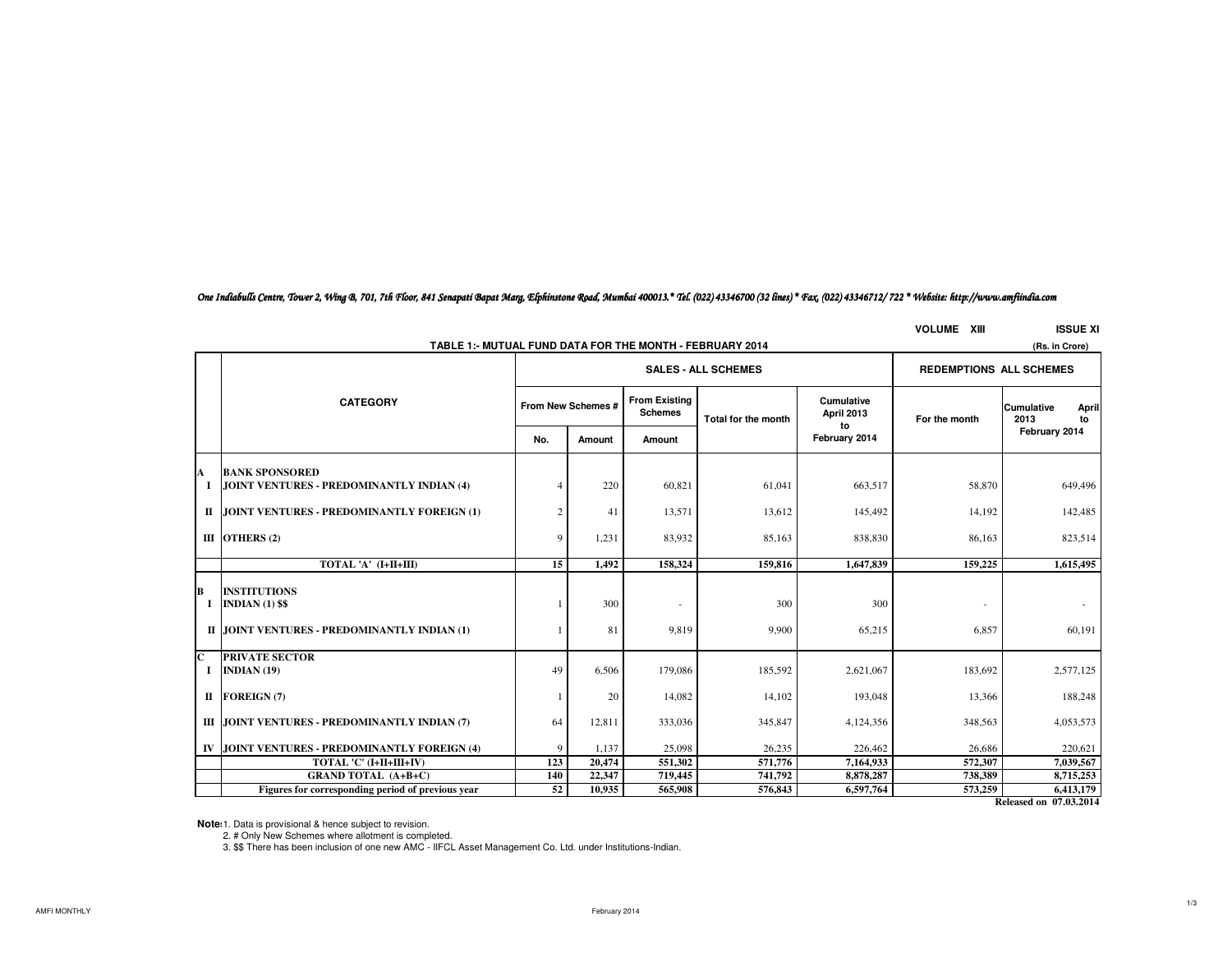# **TABLE 2:- SALES DURING THE MONTH OF FEBRUARY 2014 - TYPE AND CATEGORY WISE 2.1 \*NEW SCHEMES LAUNCHED (ALLOTMENT COMPLETED)**

(Rs. in Crore)

| *NEW SCHEMES LAUNCHED (ALLOTMENT COMPLETED)<br>2.1 |                      |          |                      |        |                      |                          |                      |        |  |
|----------------------------------------------------|----------------------|----------|----------------------|--------|----------------------|--------------------------|----------------------|--------|--|
|                                                    |                      | Open End | <b>Close End</b>     |        | <b>Interval Fund</b> |                          | <b>TOTAL</b>         |        |  |
|                                                    | <b>No.of Schemes</b> | Amount   | <b>No.of Schemes</b> | Amount | <b>No.of Schemes</b> | Amount                   | <b>No.of Schemes</b> | Amount |  |
| <b>INCOME</b>                                      |                      | 106      | 128                  | 21.307 |                      | 202                      | 131                  | 21.615 |  |
| <b>INFRASTRUCTURE DEBT FUND</b>                    |                      |          |                      | 300    |                      |                          |                      | 300    |  |
| <b>EQUITY</b>                                      |                      | 94       |                      | 157    |                      |                          |                      | 251    |  |
| <b>BALANCED</b>                                    |                      |          |                      |        |                      |                          |                      |        |  |
| <b>LIQUID/MONEY MARKET</b>                         |                      |          |                      |        |                      | $\overline{\phantom{a}}$ |                      |        |  |
| <b>GILT</b>                                        |                      | 21       |                      |        |                      |                          |                      |        |  |
| <b>ELSS - EQUITY</b>                               |                      |          |                      | 50     |                      |                          |                      | 50     |  |
| <b>GOLD ETF</b>                                    |                      |          |                      |        |                      |                          |                      |        |  |
| <b>OTHER ETFS</b>                                  |                      |          |                      |        |                      | $\overline{\phantom{a}}$ |                      |        |  |
| <b>FUND OF FUNDS INVESTING</b><br><b>OVERSEAS</b>  |                      | 110      |                      |        |                      | $\overline{\phantom{a}}$ |                      | 110    |  |
| <b>TOTAL</b>                                       |                      | 331      | 133                  | 21,814 |                      | 202                      | 140                  | 22,347 |  |

#### **\*NEW SCHEMES LAUNCHED :**

| <b>NEW SCHEMES LAUNCHED.</b><br><b>OPEN END INCOME:</b> | Canara Robeco Medium Term Opportunities Fund                                                                                                                                                                                                                                                                                                                                                                                                                                                                                                                                                                                                                                                                                                                                                                                                                                                                                                                                                                                                                                                                                                                                                                                                                                                                                                                                                                                                                                                                                                                                                                                                                                                                                                                                                                                                                                                                                                                                                                                                                                                                                                                                                                                                                                                                                                                                                                                                                                                                                                                                                                                                                                                                                                                                                                                                                                                                                                                                                                                                                                                                                                                                                                                                                                                                                                                                                                                                                 |
|---------------------------------------------------------|--------------------------------------------------------------------------------------------------------------------------------------------------------------------------------------------------------------------------------------------------------------------------------------------------------------------------------------------------------------------------------------------------------------------------------------------------------------------------------------------------------------------------------------------------------------------------------------------------------------------------------------------------------------------------------------------------------------------------------------------------------------------------------------------------------------------------------------------------------------------------------------------------------------------------------------------------------------------------------------------------------------------------------------------------------------------------------------------------------------------------------------------------------------------------------------------------------------------------------------------------------------------------------------------------------------------------------------------------------------------------------------------------------------------------------------------------------------------------------------------------------------------------------------------------------------------------------------------------------------------------------------------------------------------------------------------------------------------------------------------------------------------------------------------------------------------------------------------------------------------------------------------------------------------------------------------------------------------------------------------------------------------------------------------------------------------------------------------------------------------------------------------------------------------------------------------------------------------------------------------------------------------------------------------------------------------------------------------------------------------------------------------------------------------------------------------------------------------------------------------------------------------------------------------------------------------------------------------------------------------------------------------------------------------------------------------------------------------------------------------------------------------------------------------------------------------------------------------------------------------------------------------------------------------------------------------------------------------------------------------------------------------------------------------------------------------------------------------------------------------------------------------------------------------------------------------------------------------------------------------------------------------------------------------------------------------------------------------------------------------------------------------------------------------------------------------------------------|
| <b>OPEN END EQUITY:</b>                                 | HSBC Asia Pacific (EX Japan) Dividend Yield Fund and Motilal Oswal MOSt Focused Midcap 30 Fund                                                                                                                                                                                                                                                                                                                                                                                                                                                                                                                                                                                                                                                                                                                                                                                                                                                                                                                                                                                                                                                                                                                                                                                                                                                                                                                                                                                                                                                                                                                                                                                                                                                                                                                                                                                                                                                                                                                                                                                                                                                                                                                                                                                                                                                                                                                                                                                                                                                                                                                                                                                                                                                                                                                                                                                                                                                                                                                                                                                                                                                                                                                                                                                                                                                                                                                                                               |
| <b>OPEN END GILT:</b>                                   | JPMorgan India Government Securities Fund                                                                                                                                                                                                                                                                                                                                                                                                                                                                                                                                                                                                                                                                                                                                                                                                                                                                                                                                                                                                                                                                                                                                                                                                                                                                                                                                                                                                                                                                                                                                                                                                                                                                                                                                                                                                                                                                                                                                                                                                                                                                                                                                                                                                                                                                                                                                                                                                                                                                                                                                                                                                                                                                                                                                                                                                                                                                                                                                                                                                                                                                                                                                                                                                                                                                                                                                                                                                                    |
| OPEN END FOF OVERSEAS :                                 | JPMorgan Europe Dynamic Equity Offshore Fund                                                                                                                                                                                                                                                                                                                                                                                                                                                                                                                                                                                                                                                                                                                                                                                                                                                                                                                                                                                                                                                                                                                                                                                                                                                                                                                                                                                                                                                                                                                                                                                                                                                                                                                                                                                                                                                                                                                                                                                                                                                                                                                                                                                                                                                                                                                                                                                                                                                                                                                                                                                                                                                                                                                                                                                                                                                                                                                                                                                                                                                                                                                                                                                                                                                                                                                                                                                                                 |
| <b>CLOSE END INCOME:</b>                                | Axis Fixed Term Plan - Series 49 (437 days), Series 52 (428 days), Series 53 (1150 days) and Series 55 (399 days), Axis Hybrid Fund - Series 9 (1282 days), Baroda Pioneer<br>Fixed Maturity Plan - Series K (370 Days) and Series L (368 Days), Birla Sun Life Fixed Term Plan - Series JY (367 days), Series JZ (368 days), Series KA (415 days), Series KB<br>(367 days), Series KC (368 days), Series KD (367 days), Series KE (412 days), Series KF (368 days), Series KG (367 days), Series KH (406 days) and Series KI (368 days), BOI<br>AXA Fixed Maturity Plan Series 10 and Series 11, BSL Capital Protection Oriented Fund Series 18, DSP BlackRock FMP - Series 144 - 12M, Series 145 - 12M, Series 146 - 12M Series 146 - 12M<br>and Series 147 - 3M, DSP BlackRock FTP - Series 37 - 14M, DWS Fixed Maturity Plan Series - 45, Series 46, Series 47, Series 48, Series 49 and Series 50, HDFC FMP 1175D<br>January 2014 (1) - Series 29, 369D February 2014 (1) - Series 29, 369D February 2014 (2) - Series 29, 370D February 2014 (1) - Series 29, 371D February 2014 (1) - Series 29,<br>371D February 2014 (2) - Series 29, 372D February 2014 (1) - Series 29, 434D February 2014 (1) - Series 29, 441D February 2014 (1) - Series 29, 447D February 2014 (1) -<br>Series 29, 453D February 2014 (1) - Series 29, 793D February 2014 (1) - Series 29 and 840D January 2014 (1) - Series 29, HSBC Fixed Term Series 105 and Series 106, ICICI<br>Prudential Capital Protection Oriented Fund V - Plan B - 1100 Days and Plan C - 1825 Days, ICICI Prudential Fixed Maturity Plan - Series 72 - 1075 Days Plan Q, 366 Days Plan K,<br>Plan M and Plan T, 367 Days Plan R, 368 Days Plan P, 409 Days Plan S, 425 Days Plan N, 440 Days Plan L, 785 Days Plan O and ICICI Prudential Multiple Yield Fund - Series 6<br>1100 Days Plan A, IDBI FMP - Sereis IV - 90 Days (February 2014) - D and Series IV - 368 Days (February 2014) - C, IDFC Fixed Term Plan - Series 67, Series 69, Series 70,<br>Series 71, Series 72, Series 73, Series 74 and Series 75, JPMorgan India Fixed Maturity Plan Series - 30, Series 31 and Series 32, Kotak FMP Series 135 Direct and Non Direct<br>Plan, 136 Direct Plan and Non Direct Plan, 137 Direct Plan and Non Direct Plan, 138 Direct Plan and Non Direct Plan, 139 Direct Plan and Non Direct Plan, 140 Direct Plan and<br>Non Direct Plan, 141 Direct Plan and Non Direct Plan, 142 Direct Plan and Non Direct Plan, L&T FMP Series X - Plan H (453 days), Plan K (91 days) and Plan L (367 days), LIC<br>Nomura MF FMP 75. Mirae Asset Fixed Maturity Plan Series - I - 368 days, Peerless Fixed Maturity Plan Series 6, Principal Pnb Fixed Maturity Plan Series B12-368 Days, Reliance<br>Dual Advantage Fixed Tenure Fund - V - Plan A, Reliance Fixed Horizon Fund - XXV - Series 17, Series 18, Series 19, Series 20, Series 21, Series 22, Series 24, Series 25 and<br>Series 28, Religare Invesco Fixed Maturity Plan - Series 22 - Plan H (427 Days), Plan K (367 Days) and Plan L (14 Months), Sundaram Fixed Term Plan - EW, EX, EY, FA and FB,<br>Tata Fixed Maturity Plan Series 45 Scheme E, Series 46 Scheme K, Scheme L, Scheme M, Scheme O and Scheme T, Union KBC Capital Protection Oriented Fund - Series 5, UTI<br>Fixed Term Income Fund Series XVII - IX (466 Days), X (367 Days), XI (430 Days), XII (1148 Days) and XIII (369 Days), XIV (423 Days) and XV (1825 Days) |
| <b>CLOSE END INFRASTRUCTURE</b><br><b>DEBT FUND:</b>    | IIFCL Mutual Fund Infrastructure Debt Fund                                                                                                                                                                                                                                                                                                                                                                                                                                                                                                                                                                                                                                                                                                                                                                                                                                                                                                                                                                                                                                                                                                                                                                                                                                                                                                                                                                                                                                                                                                                                                                                                                                                                                                                                                                                                                                                                                                                                                                                                                                                                                                                                                                                                                                                                                                                                                                                                                                                                                                                                                                                                                                                                                                                                                                                                                                                                                                                                                                                                                                                                                                                                                                                                                                                                                                                                                                                                                   |
| <b>CLOSE END EQUITY:</b>                                | ICICI Prudential Equity Savings Fund - Series 1, IDFC Equity Opportunity - Series 3 and Sundaram Select Micro Cap Series III                                                                                                                                                                                                                                                                                                                                                                                                                                                                                                                                                                                                                                                                                                                                                                                                                                                                                                                                                                                                                                                                                                                                                                                                                                                                                                                                                                                                                                                                                                                                                                                                                                                                                                                                                                                                                                                                                                                                                                                                                                                                                                                                                                                                                                                                                                                                                                                                                                                                                                                                                                                                                                                                                                                                                                                                                                                                                                                                                                                                                                                                                                                                                                                                                                                                                                                                 |
| <b>CLOSE END ELSS EQUITY:</b>                           | BSL Focused Equity Fund - Series 1 (U/S 80CCG of IT ACT)                                                                                                                                                                                                                                                                                                                                                                                                                                                                                                                                                                                                                                                                                                                                                                                                                                                                                                                                                                                                                                                                                                                                                                                                                                                                                                                                                                                                                                                                                                                                                                                                                                                                                                                                                                                                                                                                                                                                                                                                                                                                                                                                                                                                                                                                                                                                                                                                                                                                                                                                                                                                                                                                                                                                                                                                                                                                                                                                                                                                                                                                                                                                                                                                                                                                                                                                                                                                     |
| <b>INTERVAL INCOME:</b>                                 | Axis Yearly Interval Fund and ICICI Prudential Interval Fund - Series VII - Annual Interval Plan C                                                                                                                                                                                                                                                                                                                                                                                                                                                                                                                                                                                                                                                                                                                                                                                                                                                                                                                                                                                                                                                                                                                                                                                                                                                                                                                                                                                                                                                                                                                                                                                                                                                                                                                                                                                                                                                                                                                                                                                                                                                                                                                                                                                                                                                                                                                                                                                                                                                                                                                                                                                                                                                                                                                                                                                                                                                                                                                                                                                                                                                                                                                                                                                                                                                                                                                                                           |

### **2.2 EXISTING SCHEMES**

|                                                   | Open End             |         |                      | <b>Close End</b>         |                          | <b>Interval Fund</b>     |                      | <b>TOTAL</b> |  |
|---------------------------------------------------|----------------------|---------|----------------------|--------------------------|--------------------------|--------------------------|----------------------|--------------|--|
|                                                   | <b>No.of Schemes</b> | Amount  | <b>No.of Schemes</b> | Amount                   | <b>No.of Schemes</b>     | Amount                   | <b>No.of Schemes</b> | Amount       |  |
| <b>INCOME</b>                                     | 250                  | 19.498  | 543                  | 1.194                    | 63                       | 1.460                    | 856                  | 22.152       |  |
| <b>INFRASTRUCTURE DEBT FUND</b>                   |                      |         |                      |                          | $\sim$                   | $\overline{\phantom{a}}$ |                      |              |  |
| <b>EQUITY</b>                                     | 285                  | 3.328   | 16                   | 49                       |                          | $\overline{\phantom{a}}$ | 301                  | 3,377        |  |
| <b>BALANCED</b>                                   | 29                   | 328     |                      |                          |                          | $\overline{\phantom{a}}$ | 30                   | 328          |  |
| <b>LIQUID/MONEY MARKET</b>                        | 54                   | 692.701 |                      |                          |                          | $\overline{\phantom{a}}$ | 54                   | 692.701      |  |
| <b>GILT</b>                                       | 43                   | 149     |                      | $\overline{\phantom{a}}$ |                          | $\overline{\phantom{a}}$ | 43                   | 149          |  |
| <b>ELSS - EQUITY</b>                              | 38                   | 302     | 12                   | (50)                     | $\overline{\phantom{a}}$ | $\overline{\phantom{a}}$ | 50                   | 252          |  |
| <b>GOLD ETF</b>                                   | 14                   |         |                      | $\sim$                   |                          | $\overline{\phantom{a}}$ | 14                   | -            |  |
| <b>OTHER ETFS</b>                                 | 25                   | 197     |                      |                          |                          | $\overline{\phantom{a}}$ | 25                   | 197          |  |
| <b>FUND OF FUNDS INVESTING</b><br><b>OVERSEAS</b> | 26                   | 289     |                      | $\sim$                   |                          |                          | 26                   | 289          |  |
| <b>TOTAL</b>                                      | 764                  | 716.792 | 575                  | 1,193                    | 63                       | 1.460                    | 1402                 | 719,445      |  |

Notes:The change in number of existing schemes is because of the maturity and reclassification of some of the existing schemes. ^ Amount mobilised by new plans launched under existing scheme.

### **2.3 TOTAL OF ALL SCHEMES**

|                                                   | Open End             |         | <b>Close End</b>     |        | <b>Interval Fund</b>     |        | <b>TOTAL</b>         |         |
|---------------------------------------------------|----------------------|---------|----------------------|--------|--------------------------|--------|----------------------|---------|
|                                                   | <b>No.of Schemes</b> | Amount  | <b>No.of Schemes</b> | Amount | <b>No.of Schemes</b>     | Amount | <b>No.of Schemes</b> | Amount  |
| <b>INCOME</b>                                     | 251                  | 19,604  | 671                  | 22.501 | 65                       | 1.662  | 987                  | 43.767  |
| <b>INFRASTRUCTURE DEBT FUND</b>                   |                      |         |                      | 300    |                          | ٠      |                      | 300     |
| <b>IEQUITY</b>                                    | 287                  | 3.422   | 19                   | 206    |                          | ٠      | 306                  | 3.628   |
| <b>BALANCED</b>                                   | 29                   | 328     |                      | $\sim$ |                          | ٠      | 30                   | 328     |
| <b>LIQUID/MONEY MARKET</b>                        | 54                   | 692.701 |                      |        |                          | ٠      | 54                   | 692,701 |
| <b>GILT</b>                                       | 44                   | 170     |                      |        |                          | ٠      | 44                   | 170     |
| <b>ELSS - EQUITY</b>                              | 38                   | 302     | 13                   |        |                          |        | 51                   | 302     |
| <b>GOLD ETF</b>                                   | 14                   |         |                      |        |                          |        | 14                   |         |
| <b>OTHER ETFS</b>                                 | 25                   | 197     |                      |        |                          |        | 25                   | 197     |
| <b>FUND OF FUNDS INVESTING</b><br><b>OVERSEAS</b> | 27                   | 399     |                      |        | $\overline{\phantom{a}}$ |        | 27                   | 399     |
| <b>TOTAL</b>                                      | 769                  | 717.123 | 708                  | 23.007 | 65                       | 1.662  | 1542                 | 741,792 |